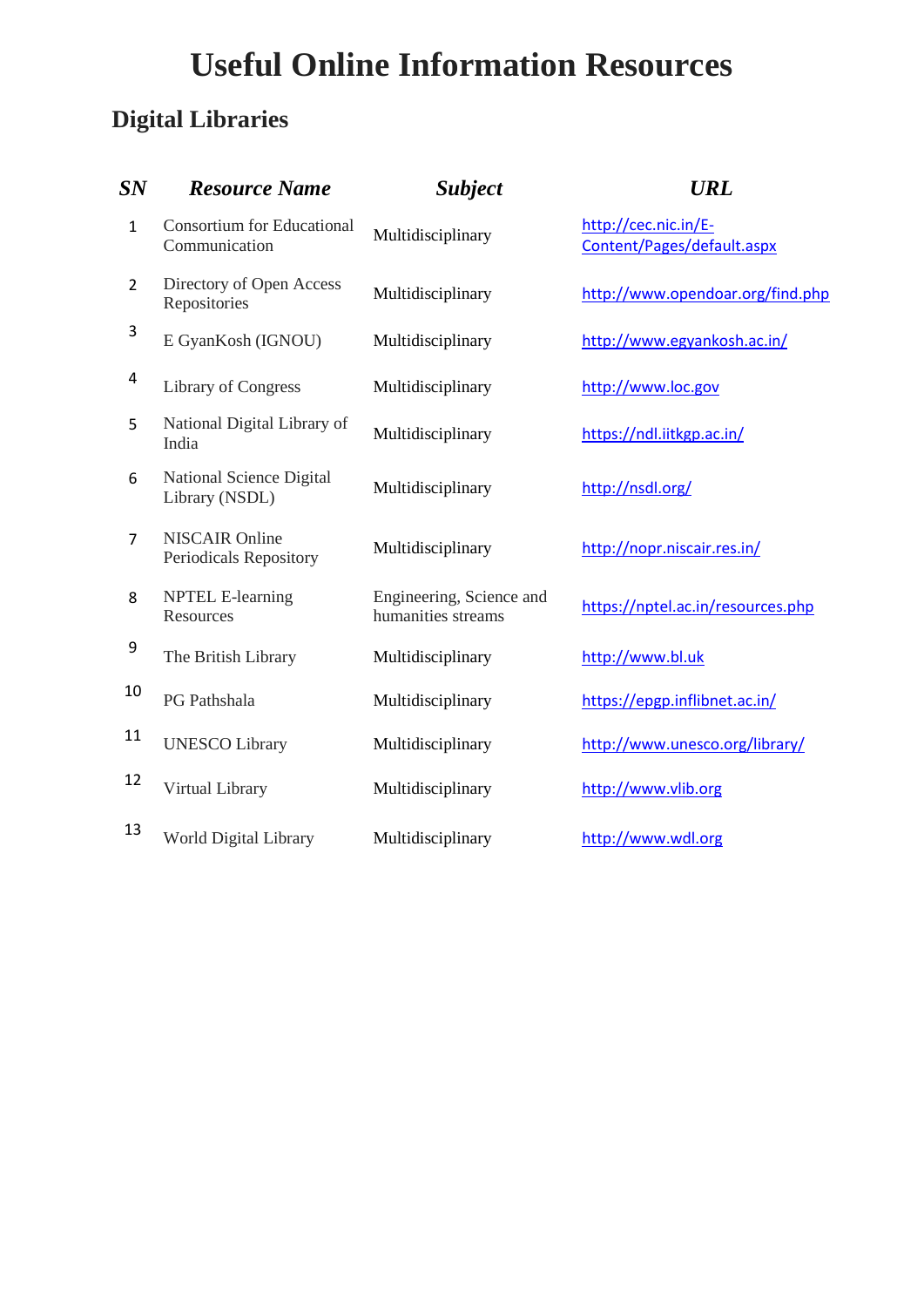## **Useful Online Information Resources**

## **E-Journals**

| SN             | <b>Resource Name</b>                                                              | <b>Subject</b>                      | <b>URL</b>                                                        |
|----------------|-----------------------------------------------------------------------------------|-------------------------------------|-------------------------------------------------------------------|
| $\mathbf{1}$   | Access to Global online<br>Research in Agriculture<br>(AGORA)                     | Agriculture                         | http://www.aginternetwork.org/en                                  |
| $\overline{c}$ | <b>Bioline</b> international                                                      | Bioscience                          | http://www.bioline.org.br/journals                                |
| 3              | Brill Open E-Journals<br>Collection                                               | Multidisciplinary                   | http://booksandjournals.brillonline.com/co<br>ntent/journals      |
| 4              | Cambridge University Press:<br>Open Access                                        | Multidisciplinary                   | http://journals.cambridge.org/action/open<br><b>AccessContent</b> |
| 5              | CIMMYT: an international<br>Maize and Wheat<br><b>Improvement Centre</b>          | Agriculture                         | http://www.cimmyt.org                                             |
| 6              | cogent oa                                                                         | Multidisciplinary                   | https://www.cogentoa.com/                                         |
| 7              | Directory of Open Access<br>Journals                                              | Multidisciplinary                   | http://www.doaj.org                                               |
| 8              | EPW (Economic and<br>Political Weekly)                                            | Economics                           | http://www.epw.in/                                                |
| 9              | European Scientific Co-<br>operative on Phytotherapy -<br>European Phytojournal - | <b>Herbal Medicinal</b><br>Products | http://www.escop.com                                              |
| 10             | Evidence-Based<br>Complementary and<br><b>Alternative Medicine</b>                | Medicine                            | http://www.hindawi.com/journals/ecam/                             |
| 11             | <b>Free Medical Journals</b>                                                      | Multidisciplinary                   | http://www.freemedicaljournals.com/                               |
| 12             | Free On-line Chemistry<br>journals                                                | Chemistry                           | http://www.abc.chemistry.bsu.by/current/f<br>ulltext.htm          |
| 13             | Free scholarly electronic<br>journals: an annotated<br>webliography               | Multidisciplinary                   | http://www.istl.org/00-fall/internet.html                         |
| 14             | <b>Health InterNetwork Access</b><br>to Research Initiative                       | Medicine                            | http://www.who.int/hinari/en                                      |
| 15             | HighWire Press hosts the<br>largest repository of free<br>full-text peer-reviewed | Multidisciplinary                   | http://intl.highwire.org/lists/freeart.dtl                        |
| 16             | Hindawi - Open Access<br>Journals                                                 | Multidisciplinary                   | http://www.hindawi.com/oa/                                        |